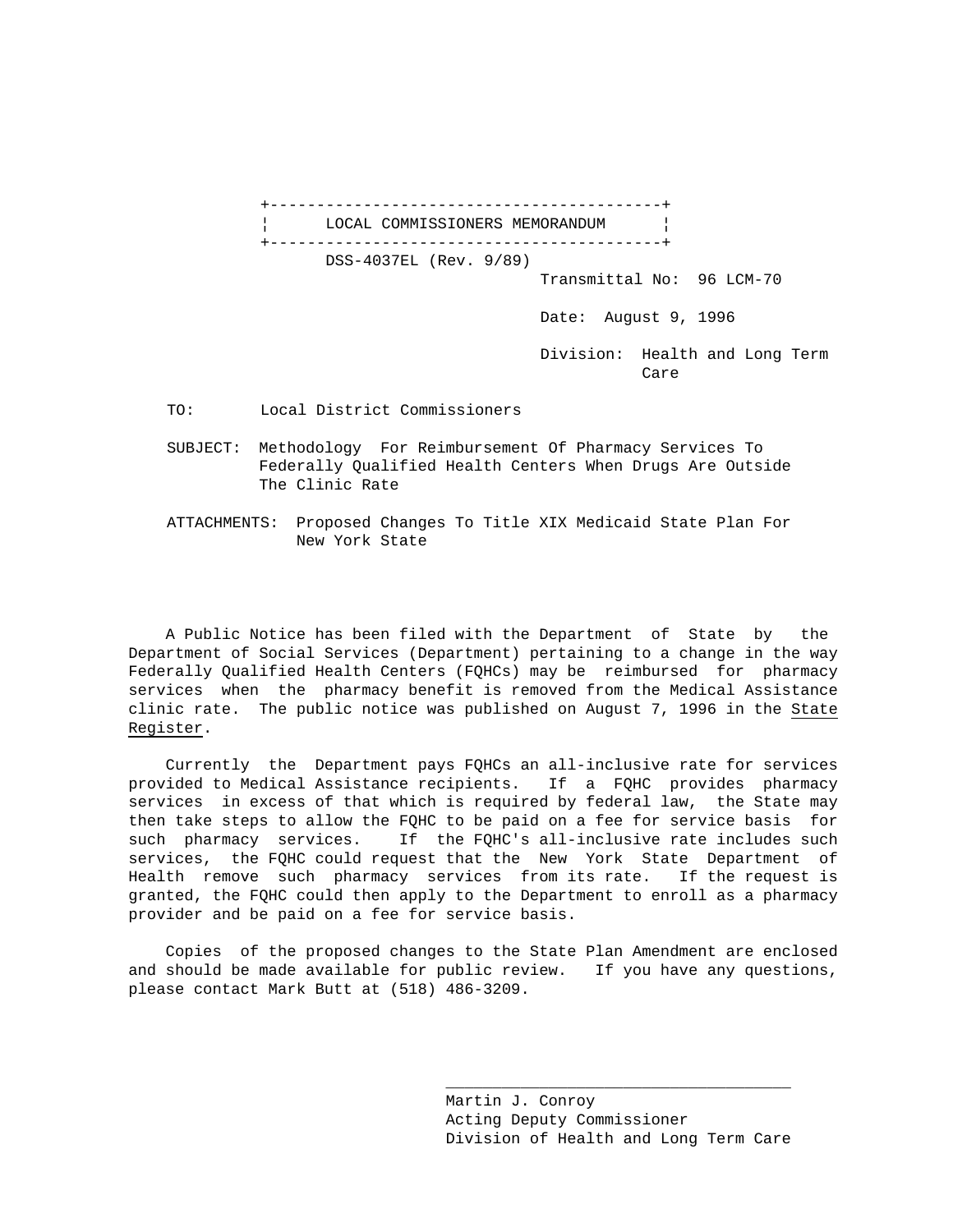capital cost component. MMTP services may be reimbursed on a uniform fixed weekly fee per enrolled patient basis. Payment rates for renal dialysis services of \$150.00 per procedure are adjusted to reflect utilization patterns for CAPD, CCPD, hemodialysis and extended peritoneal dialysis services. A single price per visit for day health care services rendered to patients with acquired immunodeficiency syndrome (AIDS) and other human immunodeficiency virus (HIV) related illnesses is determined based on reasonable projection of necessary costs and utilization and trended to later rate years. Price components may be adjusted for service capacity, urban or rural location and regional differences. Rates are subject to approval of the Division of the Budget.

 If rates set by the State Department of Health for Federally Qualified Health Centers do not include pharmacy services, those services may be reimbursed in accordance with the applicable Medicare cost reimbursement principles set forth in 42 CFR Part 413.

Treatment Centers Department of Health.

Designated Preferred Freestanding diagnostic and treatment centers Primary Care Provider seeking reimbursement as designated preferred Freestanding **primary care providers are required to enter into** Diagnostic and a provider agreement with the New York State

> Reimbursement for providers designated as preferred primary care providers is prospective and associated with resource use patterns to insure that ambulatory services are economically and efficiently provided. The methodology is based upon the Products of Ambulatory Care (PAC) classification system.

 Under the reimbursement method, facility specific payment rates are established for each of the PAC groups. For each service a rate is established to cover all labor, ancillary services, medical supplies, administrative overhead, general and capital costs. A supplemental capital add-on is available to facilities participating in the preferred primary care program which finance capital acquisitions through public authorities. The rates are regionally adjusted to reflect differences in labor costs for personnel providing direct patient care and clinic support staff. The rates have been set prospectively by applying an economic trend factor.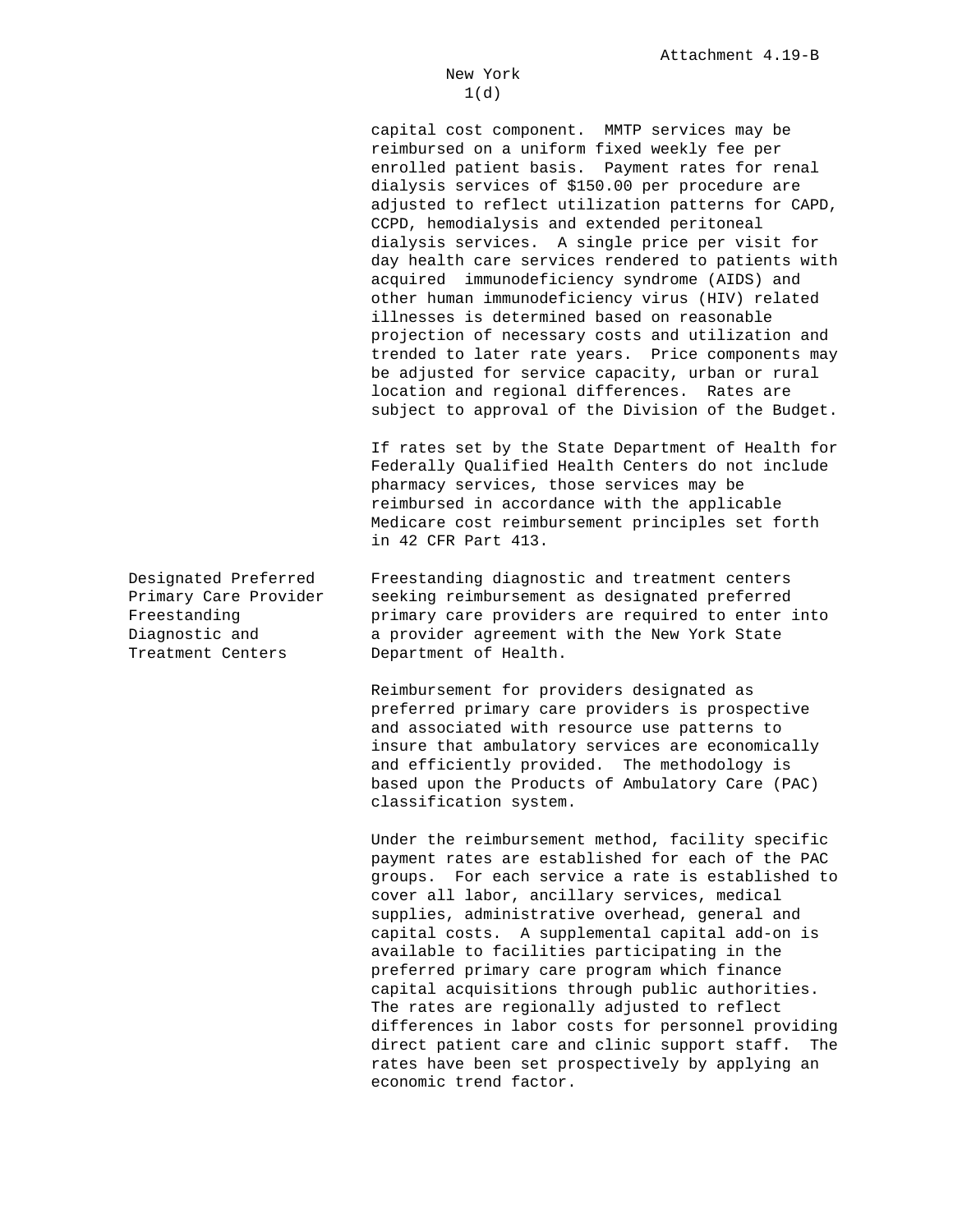Page  $4(d)$ Attachment 4.19-B

Prescribed Drugs The Reimbursement for pharmacy providers other than Federally Qualified Health Centers is the lowest of 1) the billing pharmacy's usual and customary price charged to the general public, 2) the upper limit if established by the Federal Government for specific multiple source drugs, plus a dispensing fee, or 3) the Estimated Acquisition Cost (EAC) established by State Social Services, plus a dispensing fee. EAC is average wholesale price less ten percent. The dispensing fee for generic prescription drugs is \$5.50 per prescription and for brand name prescription drugs is \$4.50. The State Social Services' prescription drug pricing service will determine whether a prescription drug is generic or brand name.

> Exception: Physician Override: Reimbursement for those brand name drugs for which reimbursement is not to exceed the upper limit for the particular drug established by the Federal Government, will be paid at the lower of EAC, plus a dispensing fee, or at the billing pharmacy's usual and customary price charged to the general public when the prescriber indicates that the brand name drug is required by placing "daw" (dispense as written) in the box located on the prescription form and by writing "brand necessary" or "brand medically necessary" in his/her own handwriting on the face of the prescription.

> Compound Drugs: Reimbursement is determined by the Department of Health at the cost of ingredients plus a dispensing fee of \$4.50 with an additional amount of \$0.75 as the compounding fee.

> Federally Qualified Health Centers which provide pharmacy services on a fee for service basis will be reimbursed in accordance with the applicable Medicare cost reimbursement principles set forth in 42 CFR Part 413.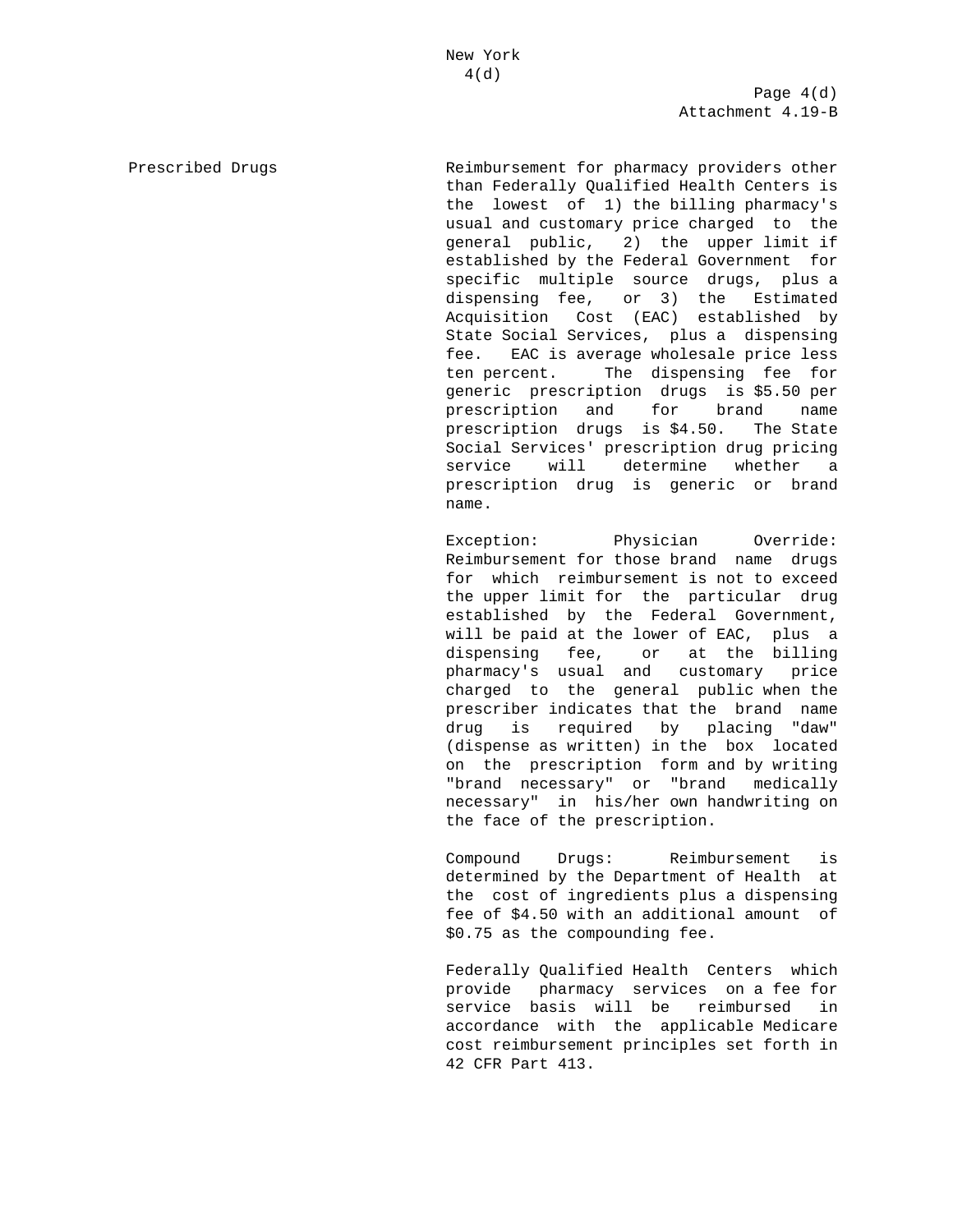Page 5 ATTACHMENT 4.19-B

| TYPE OF SERVICE                         | METHOD OF REIMBURSEMENT                                                                                                                                                                                                                                                                                                                                                                                                                       |
|-----------------------------------------|-----------------------------------------------------------------------------------------------------------------------------------------------------------------------------------------------------------------------------------------------------------------------------------------------------------------------------------------------------------------------------------------------------------------------------------------------|
| Nonprescription Drugs                   | Reimbursement for pharmacy providers other<br>than Federally Qualified Health Centers is<br>the lowest of 1) the usual and customary<br>price charged to the general public, 2)<br>the price established by the Commissioner<br>of Health as shown on the NYS List of<br>Medicaid Reimbursable Drugs for that<br>generic category and strength in the<br>package size nearest to that ordered; or<br>3) Acquisition cost plus dispensing fee. |
|                                         | Federally Qualified Health Centers which<br>provide pharmacy services on a fee for<br>service basis will be reimbursed in<br>accordance with the applicable Medicare<br>cost reimbursement principles set forth in<br>42 CFR Part 413.                                                                                                                                                                                                        |
| Private Duty Nursing                    | Fees determined by local districts and<br>reviewed by the Department of Social<br>Services.                                                                                                                                                                                                                                                                                                                                                   |
| Physical Therapy                        | Fee Schedule developed by Department of<br>Health and approved by Division of the<br>Budget.                                                                                                                                                                                                                                                                                                                                                  |
| Occupational Therapy                    | Fee Schedule developed by Department of<br>Health and approved by Division of the<br>Budget.                                                                                                                                                                                                                                                                                                                                                  |
| Speech Pathology                        | Fee Schedule developed by Department of<br>Health and approved by Division of the<br>Budget.                                                                                                                                                                                                                                                                                                                                                  |
| Audiology                               | Fee Schedule developed by Department of<br>Health and approved by Division of the<br>Budget.                                                                                                                                                                                                                                                                                                                                                  |
| Eyeglasses and Other Visual<br>Services | Fee Schedule developed by Department of<br>Health and approved by Division of the<br>Budget.                                                                                                                                                                                                                                                                                                                                                  |
| Hearing Aid Supplies and<br>Services    | Fee Schedule developed by Department of<br>Health and approved by Division of the<br>Budget.                                                                                                                                                                                                                                                                                                                                                  |